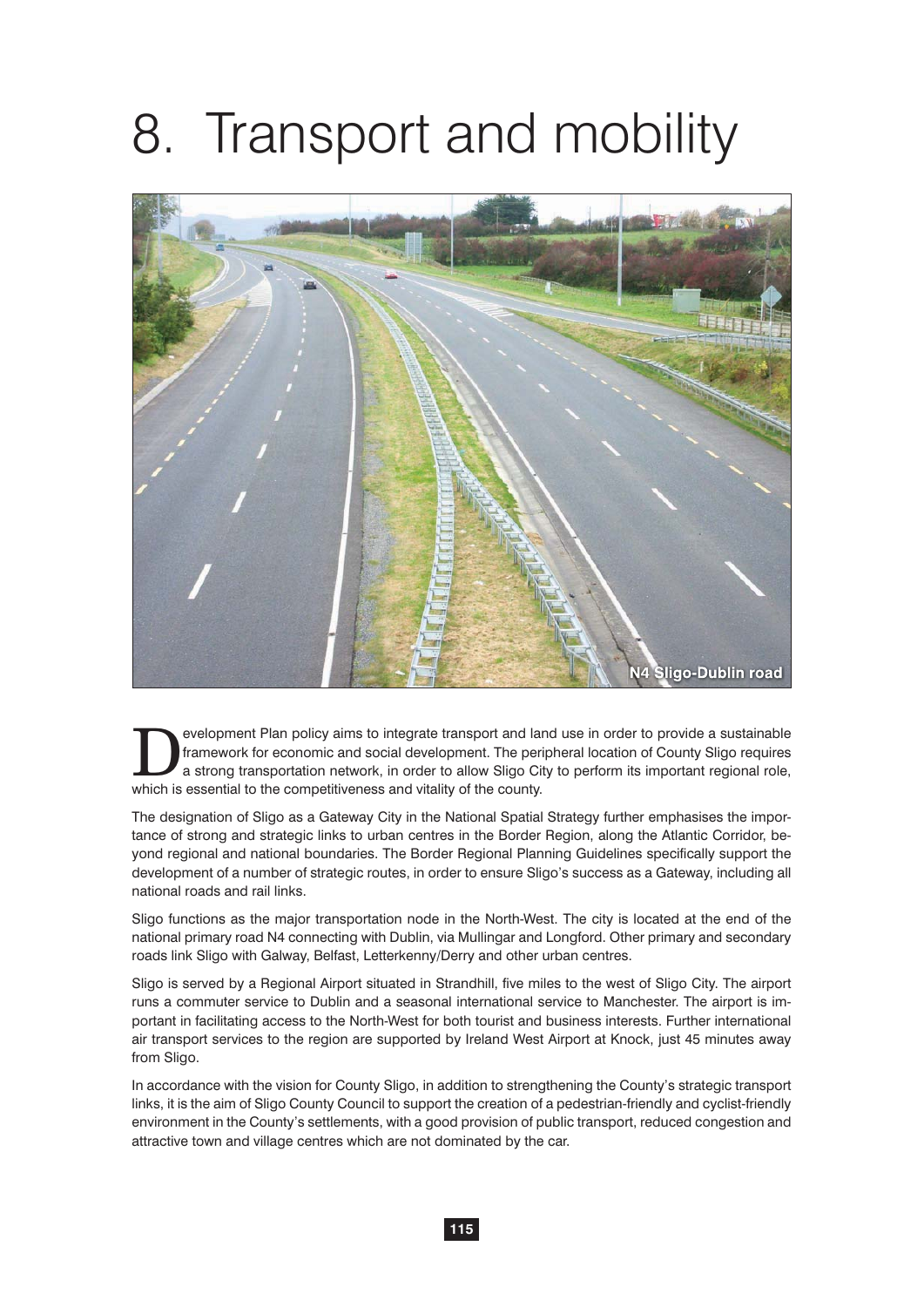# 8.1 Sligo as a regional transportation node

Sligo is the largest transportation node in the North-West. Sligo City is connected to Dublin (via Carrickon-Shannon) by the national primary road N4. Other national primary and secondary roads connect Sligo to Belfast (via Enniskillen), Derry and Letterkenny (via Donegal Town), Galway, Ballina and other urban centres.

The policy document *Transport 21* and the Roads Sub-Programme of the National Development Plan 2007- 2013 outline the government's principal objectives which impact on Sligo:

### **Ongoing development of the Atlantic Road Corridor**

The N17, N4 (Collooney to Sligo) and the N15 form part of the Atlantic Corridor, which loops from Waterford, via Cork, Limerick, Galway and Sligo, to Letterkenny. The upgrading of this route is identified as a specific project to be delivered under Transport 21.

#### **Improvement of road links between the NSS Gateways**

Links from Sligo to other NSS Gateways include the N17 to Galway and the N15 to Letterkenny (both forming part of the Atlantic Corridor outlined above), the N4 to Mullingar and the N16 which forms part of the west-east connection from Sligo to the Gateway of Dundalk.

#### **Continued upgrading of road links to Northern Ireland**

This measure relates to the N16, which is the major link from Sligo to Enniskillen and Belfast.

### **Provision of a West–East link connecting Sligo to Dundalk via Enniskillen and Cavan / Monaghan**

The National Development Plan refers to the Sligo-Enniskillen-Dundalk route as a key strategic cross-border route. The National Spatial Strategy also indicates a road connection between Sligo and Dundalk, via Carrickmacross, Cavan and Enniskillen. The development of the N16 from Sligo to Enniskillen will form an integral part of this route.

#### **Targeted improvements in key national secondary roads**

The N59 from Sligo to Galway via Ballina, Westport and Clifden is specifically targeted under the NDP.

# 8.1.1 Provisions of the Regional Planning Guidelines

The Regional Planning Guidelines 2010 also identify a Strategic Radial Corridor and two Strategic Links that cross Sligo: the Western Radial Route (M4/N4), the Atlantic Corridor (N13/N15/N17) and the West/North Central Corridor (N16/A4).

The Western Radial Route (M4/N4), which connects Dublin to Sligo via the linked Gateway of Athlone/Tullamore/Mullingar, Longford and Carrick-on-Shannon, is the primary access route to the west of the Border Region.

The provision of a high-quality link between Sligo and Dublin is also identified as a specific project to be delivered under *Transport 21*, and although this route has seen significant investment in recent years in areas outside of the Border Region, the Collooney–Castlebaldwin section remains substandard and its improvement is listed as "in planning stage" at the time of writing (2010).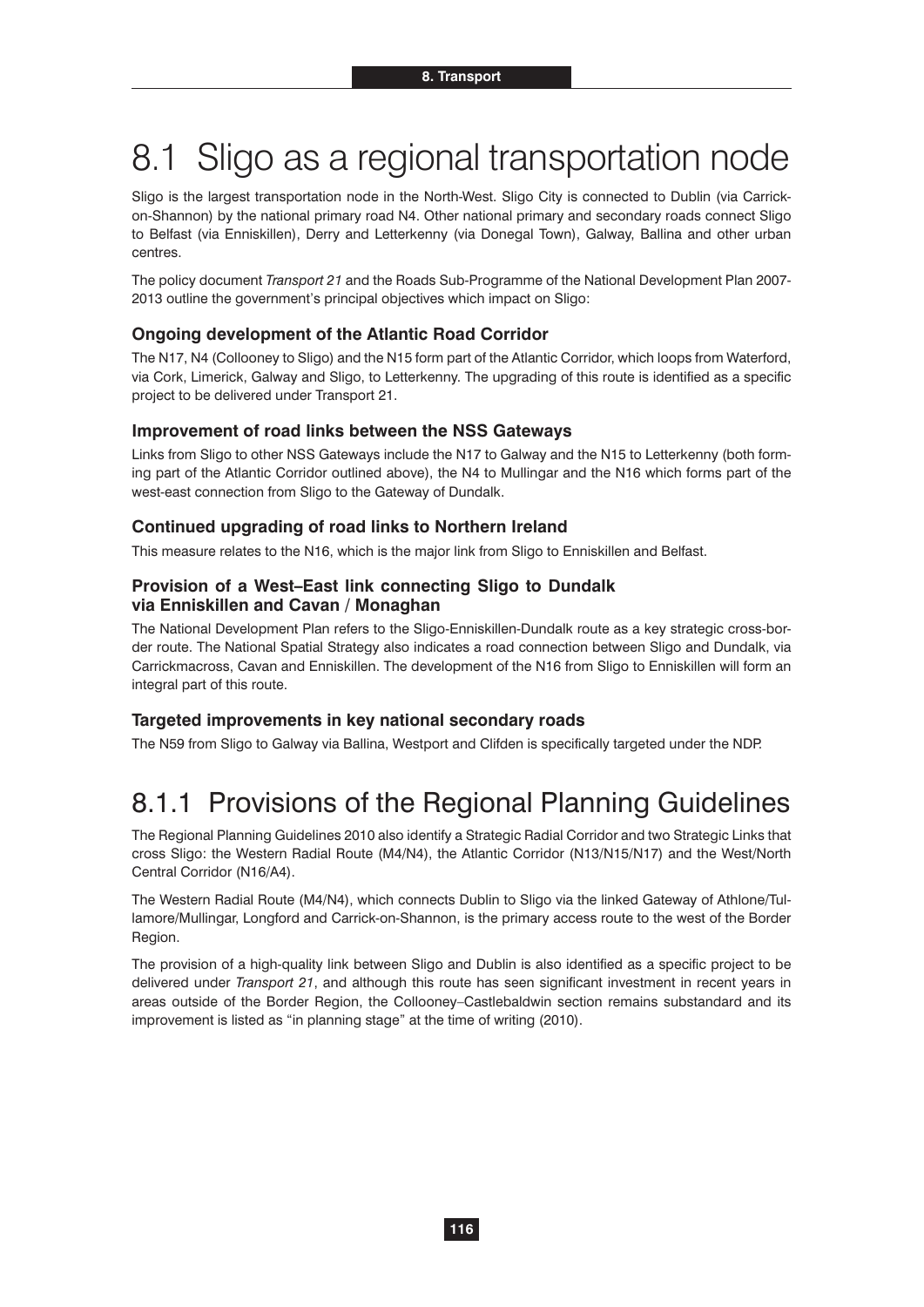# **Mobility - strategic policies**

It is the policy of Sligo County Council to:

- **SP-MOB-1** Integrate transportation planning and land-use planning in order to reduce the need to travel (especially by car), by promoting the consolidation of development in a network of settlements with existing services and facilities.
- **SP-MOB-2** Support the creation of an integrated and environmentally-sound transport system, in particular with regard to accessibility and choice of transport, with a quality intercity bus and rail service, alongside the promotion of cycle facilities and pedestrian movements.
- **SP-MOB-3** Make optimal use of existing transportation infrastructure by using traffic management in order to reduce travel times and congestion.
- **SP-MOB-4** Promote increased use of and investment in public transport by means of appropriate land use planning measures close to existing transport nodes, routes and corridors.
- **SP-MOB-5** Encourage the shift from car use to more environmentally-friendly modes of transport and ensure the provision of quality interchange facilities between road, rail, bus and bicycle in relevant settlements.
- **SP-MOB-6** Promote the reopening of the Western Rail Corridor from Athenry to Sligo, subject to compliance with the requirements of the Habitats Directive.
- **SP-MOB-7** Plan for the future traffic and transportation needs in Sligo and ensure that new development does not compromise the expansion of rail and road corridors in the County. Proposed road realignment/improvement lines and associated corridors shall be preserved free from development that would prejudice the implementation of the road scheme.
- **SP-MOB-8** Protect the traffic carrying capacity of national roads, the level of service they deliver and the period over which they continue to perform efficiently, by avoiding the creation of new access points or the generation of increased traffic from existing accesses onto the N4, N15, N16, N17 and N59 outside the 50 km/h speed limit, in accordance with the DoEHLG's publication *Spatial Planning and National Roads (Draft) Guidelines for Planning Authorities*.
- **SP-MOB-9** Promote improved access to and sustainable development and operation of Sligo Regional Airport and Sligo Port. Any development that occurs through the implementation of this policy shall be subject to compliance with the requirements of the Habitats Directive.

# **Mobility - strategic objectives**

- **SO-MOB-1** Implement the relevant policies in relation to sustainable transport and in particular the Department of Transport's policy document *Smarter Travel – A Sustainable Transport Future, A New Transport Policy for Ireland 2009–2020*.
- **SO-MOB-2** Develop a strategy to promote and facilitate greater use of sustainable modes of travel such as walking and cycling, in line with the Department of Transport's *Smarter Travel, Cycle* and *Walking* Strategies.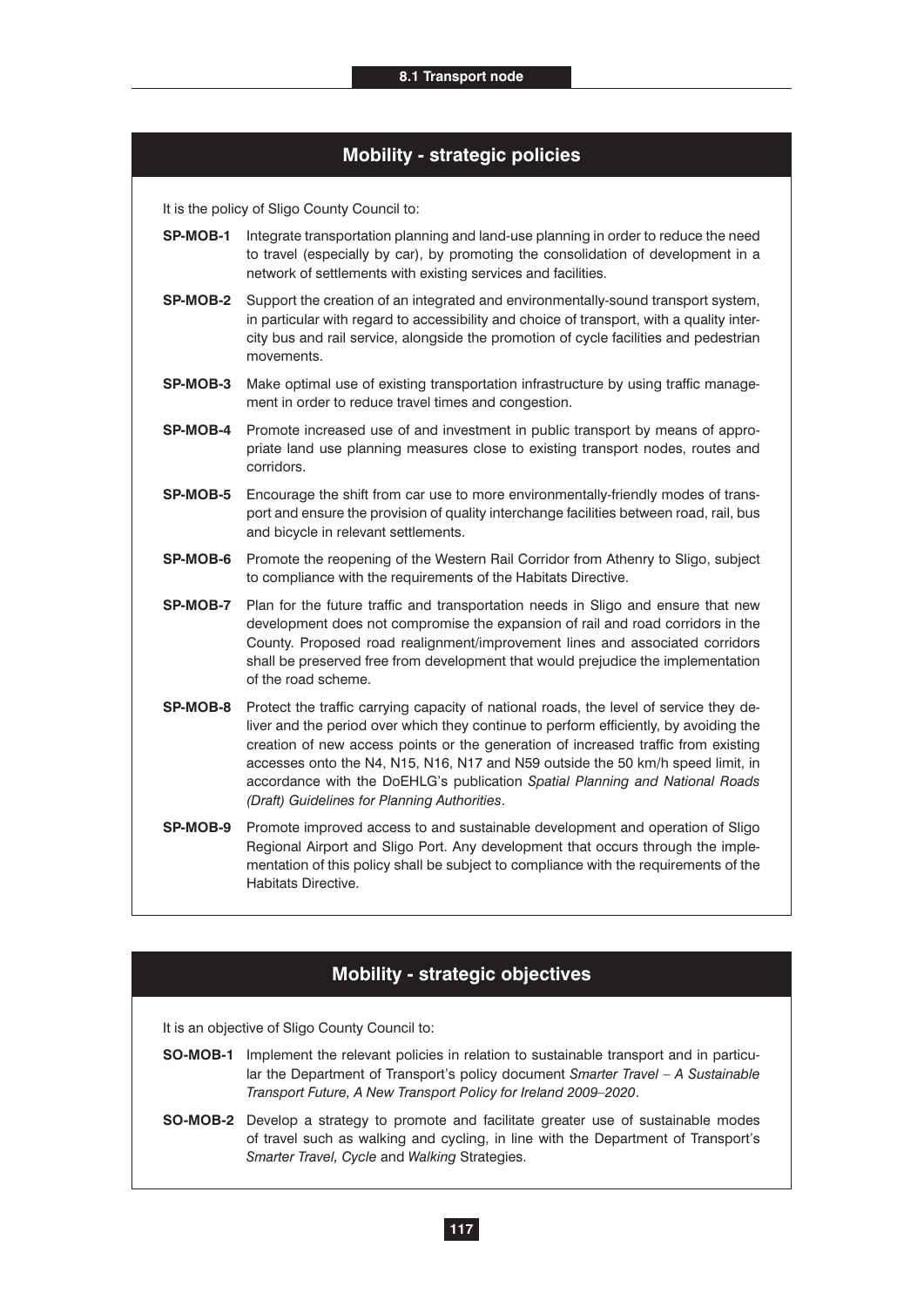# 8.2 Public transport

Public transport plays a key role in sustaining the vitality and viability of rural communities in County Sligo. Alongside the promotion of cycle facilities and pedestrian movements, quality bus and rail services can reduce car dependency within and between settlements.

Responsibility for local public transport is divided between the public and private sectors. The Council supports community transport services, in particular the Rural Transport Initiative (RTI), which is aimed at people who are excluded or who may become excluded because transport is not available, accessible or affordable to them locally.

# 8.2.1 Bus services

Bus services play a vital social role in rural communities, linking rural areas with settlements and essential services, such as schools and healthcare.

There are five categories of bus transportation currently serving County Sligo:

- Bus Eireann expressway long-distance services, linking Sligo with Dublin, Cork, Limerick, Galway, Knock, Westport, Ballina, Donegal, Letterkenny, Derry, Enniskillen and Belfast;
- **Bus Eireann local commuter routes;**
- Bus Eireann school bus services operated on behalf of the Department of Education and Science;
- **Private mini-bus services;**
- Community bus routes operated under the Rural Transport Initiative (RTI).

Three RTIs serve County Sligo: County Sligo Leader Partnership's Rural Transport Programme, Community of Lough Arrow Social Project (CLASP) and Rural LIFT, a community transport project. These services provide access to transport for key target groups of the rural population, namely older people, people with disabilities, women at home, lower income groups and young people. The Rural Transport Programme provides 22 weekly bus services, hackney, taxi and community car scheme services in the west, south, south-west and north Sligo. CLASP provides 26 services in south-east Sligo.

Sligo Rural Transport Programme (RTP) serves all passengers, but especially those who are at risk of social isolation as a consequence of their rural location, and provides access to employment, recreation, education and essential services. All vehicles are wheelchair accessible. Services are demand-responsive, door-to-door, scheduled and once-off trips. At present, Sligo RTP is in the process of developing integrated services through a pilot scheme with the HSE in the Ballymote area.

# 8.2.2 Railways

Rail infrastructure in County Sligo consists of:

- the Sligo-Dublin line, used mainly for inter-city services;
- the disused line from Collooney to Bellaghy/Charlestown, which forms the northern section of the Western Rail Corridor, potentially linking Sligo to Galway/Limerick, with onward connections to Cork, Waterford and Rosslare.

The Sligo–Dublin rail line is a key strategic transportation link for the North-West. In recognition of this, Iarnrod Eireann has undertaken major upgrading work investing over 150 million euro in Sligo services since 1999.

This included resignalling, level crossings, platform lengthening and other safety investments. The new intercity commuter fleet is the latest phase in the transformation of the Sligo-Dublin route. Sligo-Dublin passengers have also benefited from a major increase in frequency, with the service increasing from 5 trains each way daily to 8 trains each way. New railcars entered service on the Sligo intercity line in December 2007.

The construction of a new train station at Ballysadare, along with the provision of adequate car parking, would encourage commuters from west Sligo to 'park and ride' at Ballysadare, taking the train into Sligo City.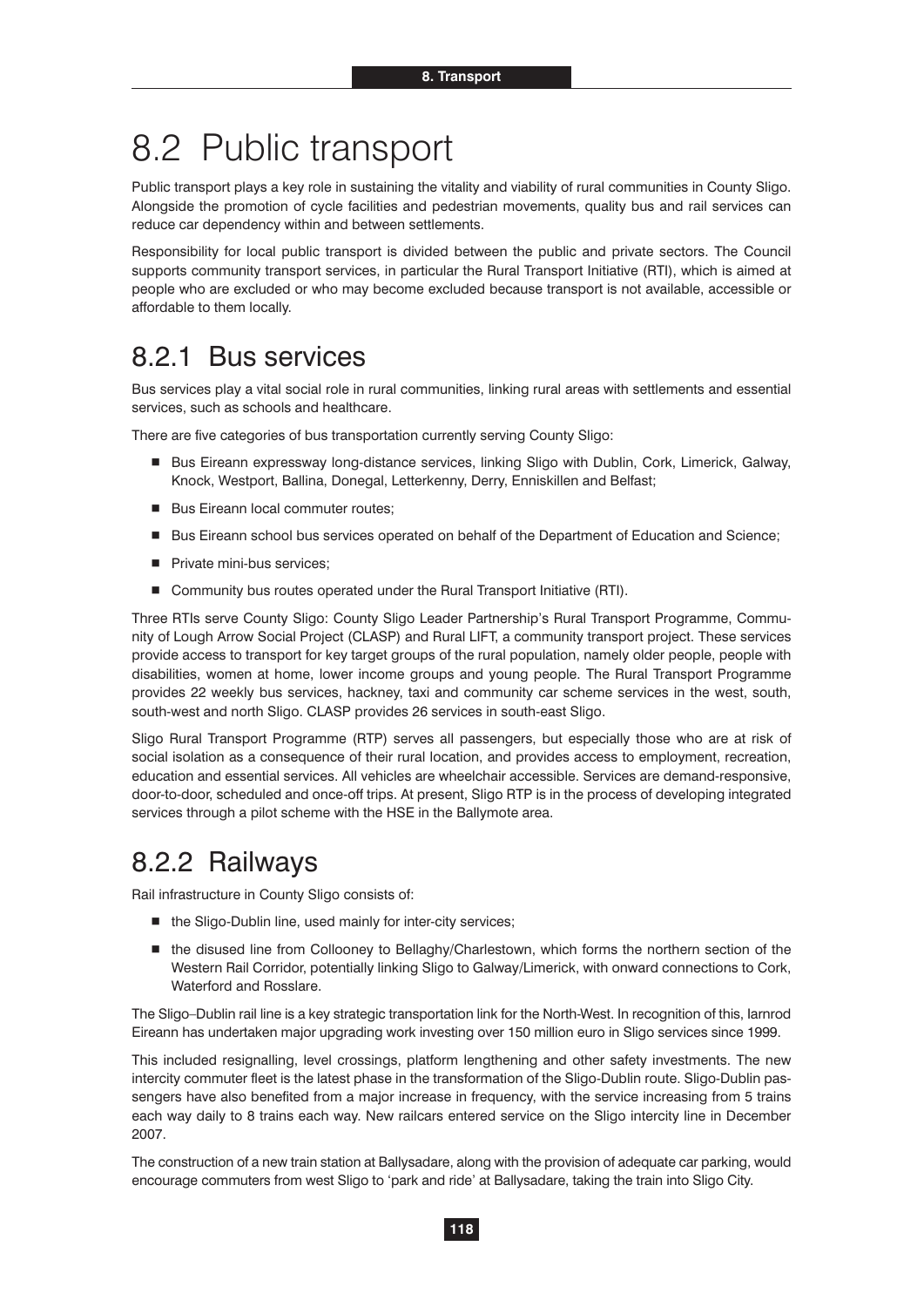Together with the other local authorities in the West, Sligo County Council is seeking the reopening of passenger and freight services along the Western Rail Corridor. This route has been identified as a 'National Transport Corridor' in the NSS and its reopening is strongly supported by the RPGs. The proposal would provide an important north-south rail service in the West, with potential for internal regional linkages, connections to Dublin and a range of commuter services. The current NDP has committed to the phased reopening of sections of the Western Rail Corridor from Ennis to Athenry and onwards to Claremorris. The Ennis to Athenry section should be completed early in 2010, Athenry to Tuam is planned for 2011 and Tuam to Claremorris planned for 2014 (depending on funding). The preservation of the line from Claremorris to Collooney is included in Transport 21.

The promotion of Tobercurry and Ballymote as Key Support Towns, and Collooney and Ballysadare as Principal Gateway Satellites, will serve to enhance the feasibility of the Western Rail Corridor and local commuter rail services.

# **Public transport policies**

It is the policy of Sligo County Council to:

- **P-PT-1** Promote the consolidation of settlements on existing public transport routes and along the Western Rail Corridor.
- **P-PT-2** Support the provision of public transport services by reserving land in suitable locations for public transport infrastructure and ancillary facilities, such as park-and-ride.
- **P-PT-3** Support the provision of a local commuter rail service on the existing mainline railway.
- **P-PT-4** Promote the development of the Western Rail Corridor, as a strategic transport corridor linking Sligo and the North-West with Mayo, Galway and Limerick. Any development that occurs through the implementation of this policy shall be subject to compliance with the requirements of the Habitats Directive.
- **P-PT-5** Support local, community transport services in consultation with the local communities.

## **Public transport objectives**

- **O-PT-1** Continue to work with the service providers, such as Iarnrod Eireann and Bus Eireann, to reduce the need for car trips by improving the availability, reliability and quality of public transport.
- **O-PT-2** Examine the feasibility of a rail link between Sligo and Derry via Manorhamilton and Enniskillen, and the integration of such a rail link with new national road alignments and designs, i.e. N16 (Enniskillen Road). Any development that occurs through the implementation of this policy shall be subject to compliance with the requirements of the Habitats Directive.
- **O-PT-3** Ensure that the design and layout of new developments facilitates circulation by public transport.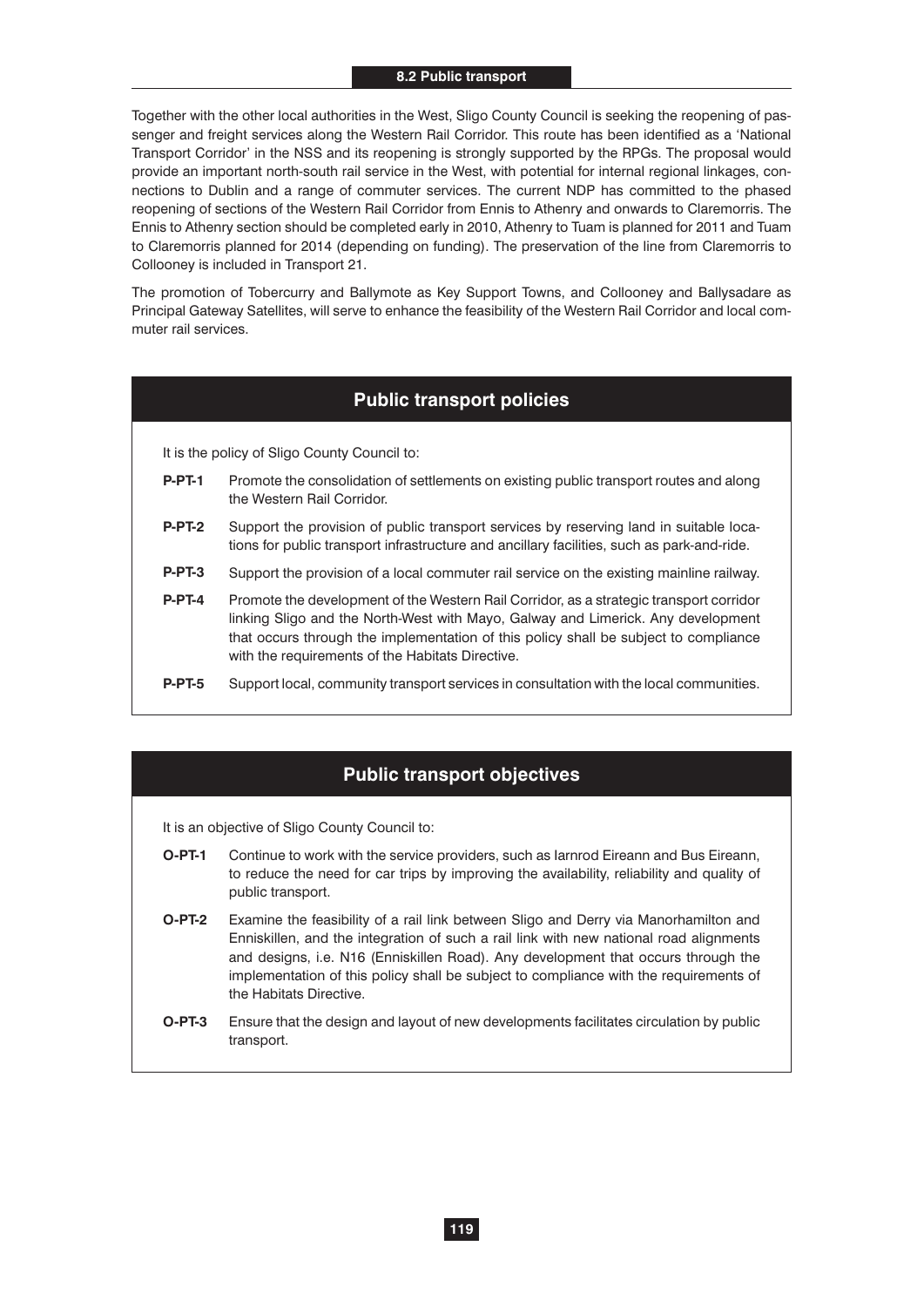# 8.3 Road network

Outside Sligo City and its environs, County Sligo has a rather dispersed population living in rural areas and small settlements throughout the county. The road network is essential as private vehicles remain the main mode of transport for the majority of the population, as well as for commercial and industrial activities. Whilst the emphasis in the Sligo and Environs area is an encouraging public transport, cycling and walking, private vehicle travel is likely to remain the main mode of tranpsort in the County during the life of this Plan.

Maintenance and upgrading the road network remains a priority for Sligo County Council. The Council works with the National Roads Authority (NRA) and Department of Transport (DOT) for the improvement of all roads. Funding of road maintenance and improvement works is provided by Central Government as well as the Council's own resources. The Central Government funding is channelled from the DOT through the NRA to the Local Authority.

Sligo County Council's road network is made up of 2,643.8 km of national, regional and local roads as shown in Table 8.A below.

| Road type          | Length (km) | <b>Percentage of total</b><br>road network |
|--------------------|-------------|--------------------------------------------|
| National primary   | 102.7       | 3.9%                                       |
| National secondary | 47.4        | 1.8%                                       |
| Regional           | 222.6       | 8.4%                                       |
| Local              | 2.271.1     | 85.9%                                      |
| Total              | 2,643.8 km  | 100%                                       |

#### **Table 8.A Structure of the road network in County Sligo**

### **General roads objective**

It is an objective of Sligo County Council to:

**O-R-1** Bring national roads up to appropriate standards, as resources become available, and continue improvement works on non-national roads, so as to develop a safe and comprehensive road system for the county.

# **Policies for roads (and other linear infrastructure) crossing Natura 2000 sites**

It is a policy of Sligo County Council to require any road project which involves crossing a Natura 2000 site to:

- **P-N2000-1** Demonstrate the need for the project in light of a "do nothing" context.
- **P-N2000-2** Examine the potential for intensifying or upgrading existing roads as an alternative to carrying out new road development affecting a Natura 2000 site.
- **P-N2000-3** Develop and evaluate a comprehensive series of plausible alternative routes and design strategies (to include long-span and tunnel options).
- **P-N2000-4** Demonstrate how each route has taken due account of, and accommodated ecological and legal considerations, including the requirements of Article 6(3) and (4) of the Habitats Directive.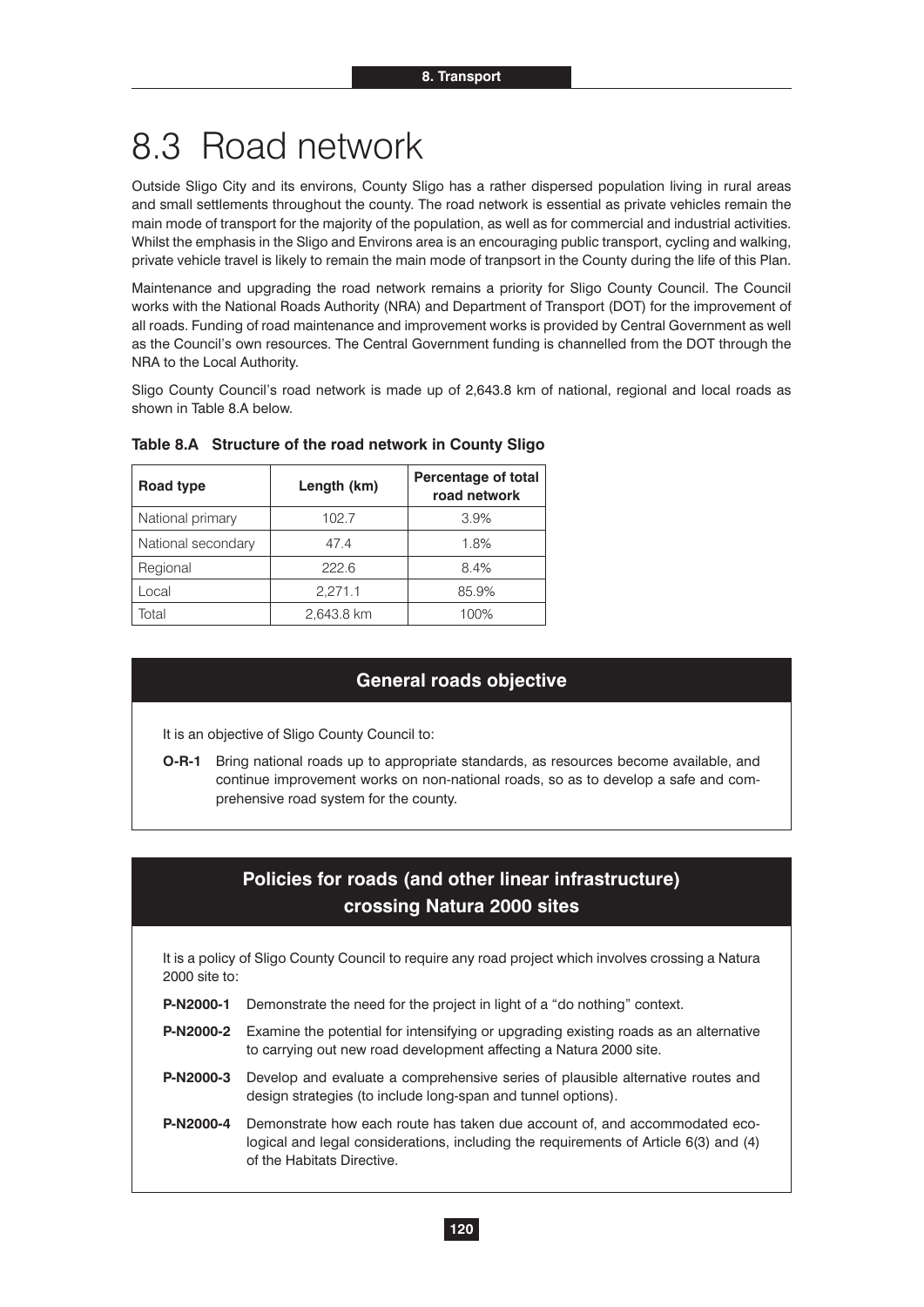# 8.3.1 National primary and secondary roads

Sligo County Council's Capital Roads Programme for National Routes is framed within the targets set out in the National Development Plan 2007-2013 and Transport 21.

These publications provide a basis on which policy decisions for the development of the National Road network are to be made over the period 2000-2019.

Continuing improvements to the national primary and secondary road network will enable the catchment area of County Sligo to expand – particularly south to parts of Mayo and Roscommon, via the N17 and N4, and north to Donegal, via the N15.

Improvements to the N16 to Enniskillen will enhance connections to both Northern Ireland and the Border Region. Links via Enniskillen will be improved, thus reducing the travel time to Belfast and to the Border towns of Cavan, Monaghan and Dundalk.

The National Spatial Strategy highlights the importance of the N17 (Sligo to Galway) and N15 (Sligo to Letterkenny) routes for the promotion of regional development.

Although the national roads comprise less than 5% of the County's total road network, they carry the majority of its traffic.



N4 from Collooney to Sligo

# **National roads objectives**

- **O-NR-1** Facilitate programmed improvements to the National Road network, including the programme of realignments and upgrades, as set out in Table 8.B, subject to compliance with the requirements of the Habitats Directive.
- **O-NR-2** Restrict new access points onto national roads in accordance with the DoEHLG's publication *Spatial Planning and National Roads (Draft) Guidelines for Planning Authorities*, in order to maintain traffic capacity, minimise traffic hazard and protect and maximise public investment in such roads.
- **O-NR-3** Carry out a Route Selection Study for a City By-Pass for Sligo City and Environs.
- **O-NR-4** Maintain the national road bridge stock.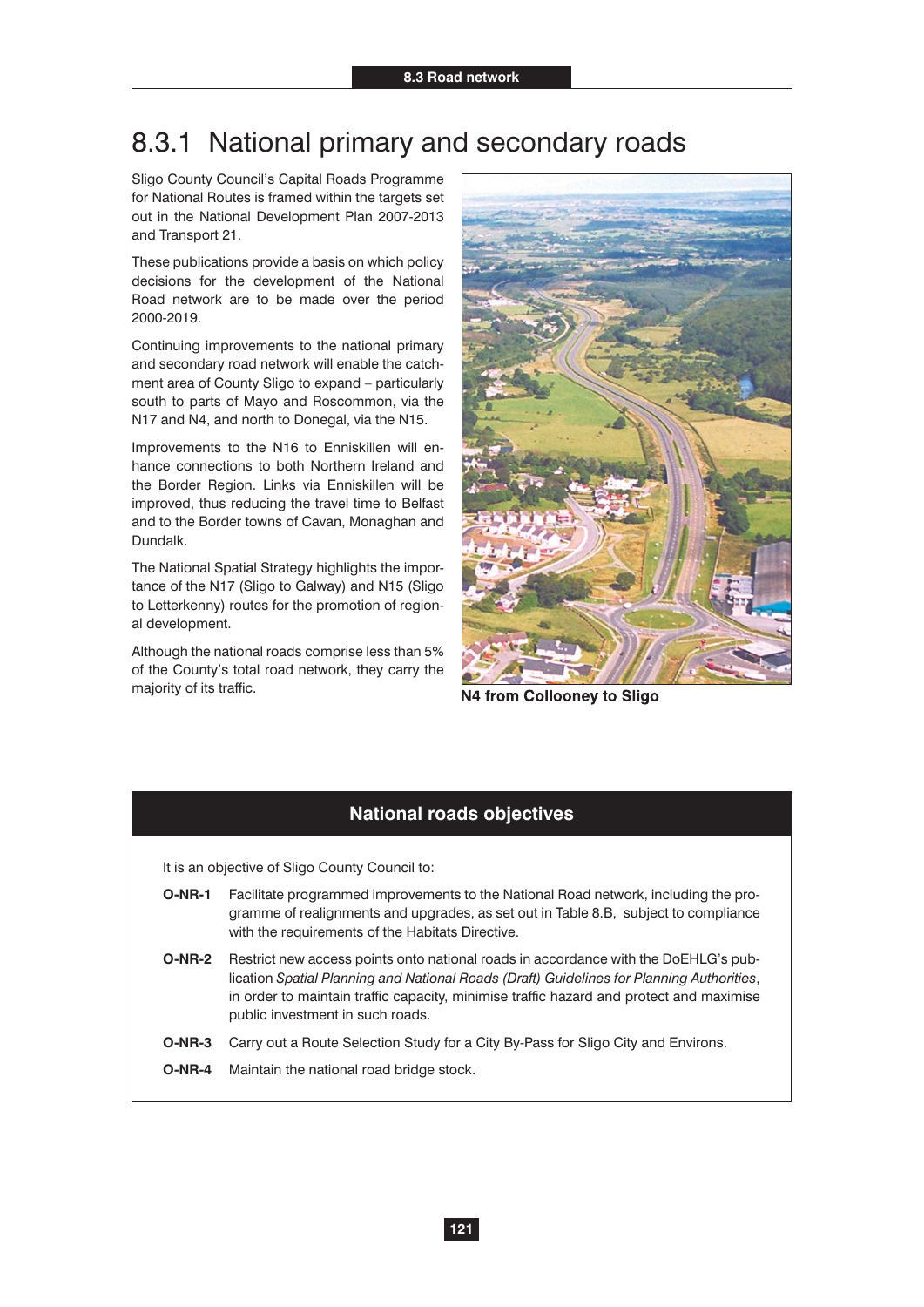| <b>Road</b><br>number | Route                                                                              | <b>Description of work</b> | <b>Estimated</b><br>completion time/<br>status - subject<br>to NRA approval/<br>funding |
|-----------------------|------------------------------------------------------------------------------------|----------------------------|-----------------------------------------------------------------------------------------|
| <b>N4</b>             | Collooney to Castlebaldwin                                                         | realignment and upgrading  | 2013: completion*                                                                       |
| <b>N17</b>            | Collooney to Tobercurry Bypass                                                     | realignment and upgrading  | no completion date                                                                      |
| <b>N17</b>            | <b>Tobercurry Bypass</b>                                                           | realignment and upgrading  | 2013: completion*                                                                       |
| <b>N17</b>            | Tobercurry Bypass to Charlestown<br>(including bypass at Bellaghy/<br>Charlestown) | realignment                | 2015: completion*                                                                       |
| <b>N15</b>            | Sligo to Leitrim County boundary                                                   | realignment and upgrading  | 2015: completion*                                                                       |
| N4/N15                | Sligo to Borough Boundary &<br>Environs                                            | realignment and upgrading  | 2013: completion*                                                                       |
| <b>N16</b>            | Sligo to Leitrim County boundary                                                   | realignment and upgrading  | 2018: completion*                                                                       |
| <b>N59</b>            | Farranyharpy to Ballygreighan                                                      | realignment and upgrading  | 2012: completion*                                                                       |
| <b>N59</b>            | Ballysadare to Mayo County<br>boundary                                             | improvements               | ongoing                                                                                 |
| N4/N15                | Sligo Bypass                                                                       | Route Selection Study      | 2012: completion*                                                                       |

**Table 8.B National road projects in County Sligo**

\* Note: the timeframe for all projects is subject to NRA approval.

# 8.3.2 Non-national roads and bridges

Regional and local roads make up 95% of County Sligo's road network. Extensive improvements have been made to the network under the Council's Multi-Annual Restoration Programme. Road Restoration and Specific Improvement Grants provide funding for non-national road improvements, in which approximately 50 million euro has been invested in County Sligo in the last five years.

It is the policy of the Council to manage non-national roads in an economic and efficient manner, with a particular emphasis on safety.

Over 300 bridges dispersed throughout the county support the non-national road network. The Council continues to adopt a proactive role in maintaining, preserving and strengthening these bridges as necessary. The majority of the structures are of considerable age. The Council must have due regard to the historical value of this component of the built heritage of the county in the manner and methods engaged in maintaining the bridge stock and associated structures.

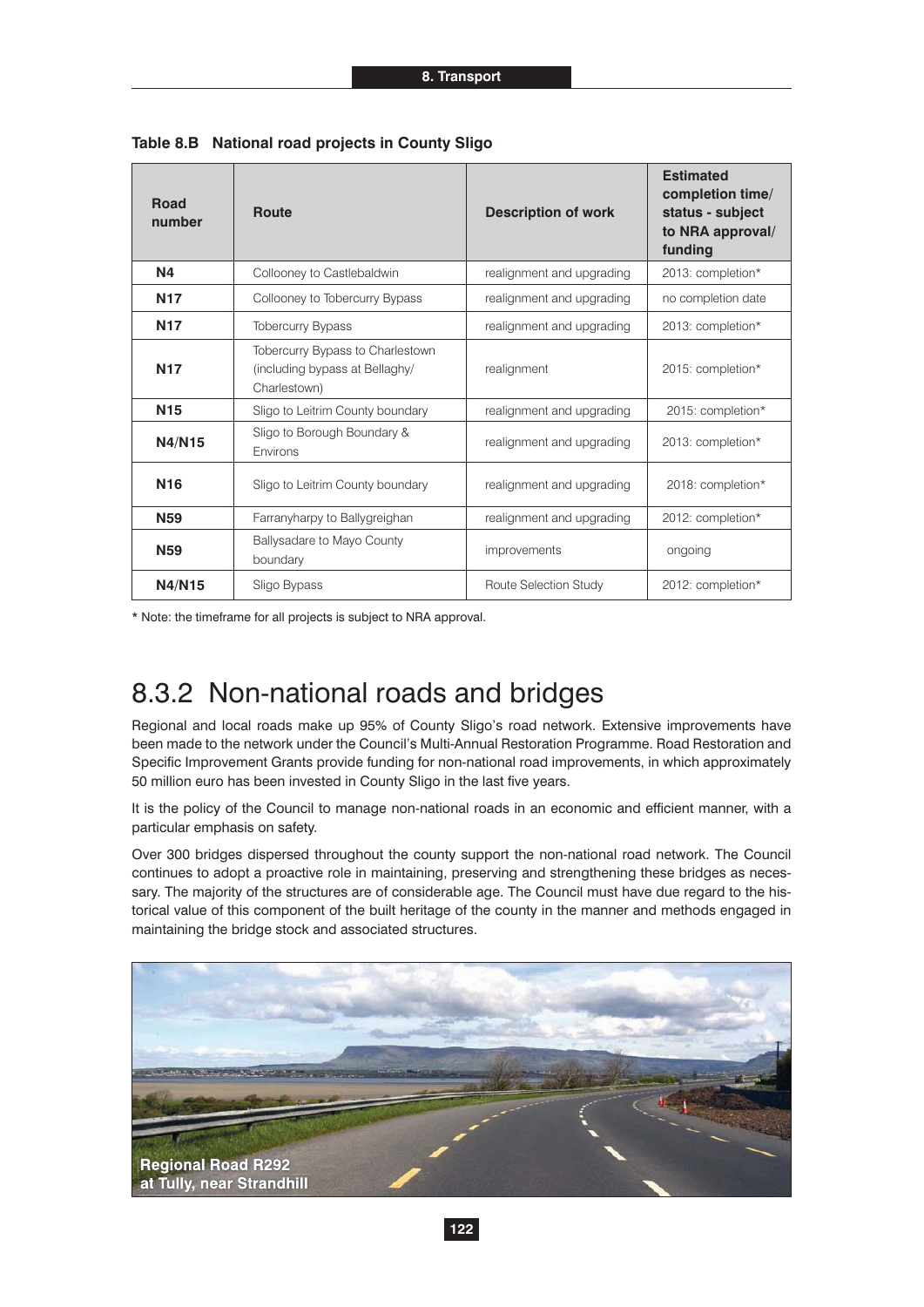## **Non-national roads and bridges objectives**

It is an objective of Sligo County Council to:

- **O-NNR-1** Identify local priorities for road improvements in conjunction with the preparation of mini-plans and local area plans.
- **O-NNR-2** Implement the roads and traffic management objectives of adopted mini-plans/local area plans, subject to the availability of funding.
- **O-NNR-3** Improve road access to Sligo Regional Airport, subject to compliance with the requirements of the Habitats Directive.
- **O-NNR-4** Continue investment in local roads infrastructure in County Sligo, in order to improve access to peripheral areas of the County and promote social inclusion.
- **O-NNR-5** Carry out improvement works on regional and local roads, and in particular to the regional road network as set out in Table 8.C, subject to compliance with the requirements of the Habitats Directive.
- **O-NNR-6** Continue to maintain, repair, replace and preserve the considerable bridge stock of the county, subject to compliance with the requirements of the Habitats Directive.
- **O-NNR-7** Develop the Strategic Non-National Road the Western Distributor Road, subject to compliance with the requirements of the Habitats Directive.
- **O-NNR-8** Develop the Strategic Non-National Road The Eastern Garavogue Bridge and Approach Roads, subject to compliance with the requirements of the Habitats Directive.

### **Table 8.C Planned non-national road improvements**

| <b>Road number</b> | <b>Route</b>                                                                                   |  |
|--------------------|------------------------------------------------------------------------------------------------|--|
| R <sub>284</sub>   | Carrowroe to Roscommon County Boundary (serving Ballygawley, Sooey,<br>Drumnacool and Geevagh) |  |
| R <sub>290</sub>   | Collooney to Crossboy via Ballygawley and Ballintogher                                         |  |
| R287               | 'Sligo City to Dromahair (serving Lough Gill)                                                  |  |
| R <sub>292</sub>   | Entire length from Sligo City to Ballydrehid                                                   |  |
| R <sub>293</sub>   | Ballymote to Castlerea (serving Gorteen)                                                       |  |
| R <sub>294</sub>   | Cloonloo to Tobercurry to Lough Talt (on the Ballina to Boyle Road, also serving Gorteen)      |  |
| R <sub>296</sub>   | Ballymote to Bunnannaddan to R294                                                              |  |
| R <sub>297</sub>   | Dromore West to Enniscrone to Sligo County Boundary (linking the N59)                          |  |
| R286               | Molloway Hill to Leitrim County Boundary                                                       |  |
| R <sub>291</sub>   | R291/N15 junction to Rosses Point                                                              |  |
| <b>R278</b>        | Ballinode to Leitrim County Boundary                                                           |  |
| R <sub>296</sub>   | N59 to Enniscrone                                                                              |  |
| R <sub>279</sub>   | N <sub>15</sub> to Mullaghmore                                                                 |  |
| <b>R870</b>        | Sligo City                                                                                     |  |
| $S.N.N.*$          | Western Distributor Road                                                                       |  |
| $S.N.N.*$          | Eastern Garavogue Bridge and Approach Roads                                                    |  |

\* S.N.N. = Strategic Non-National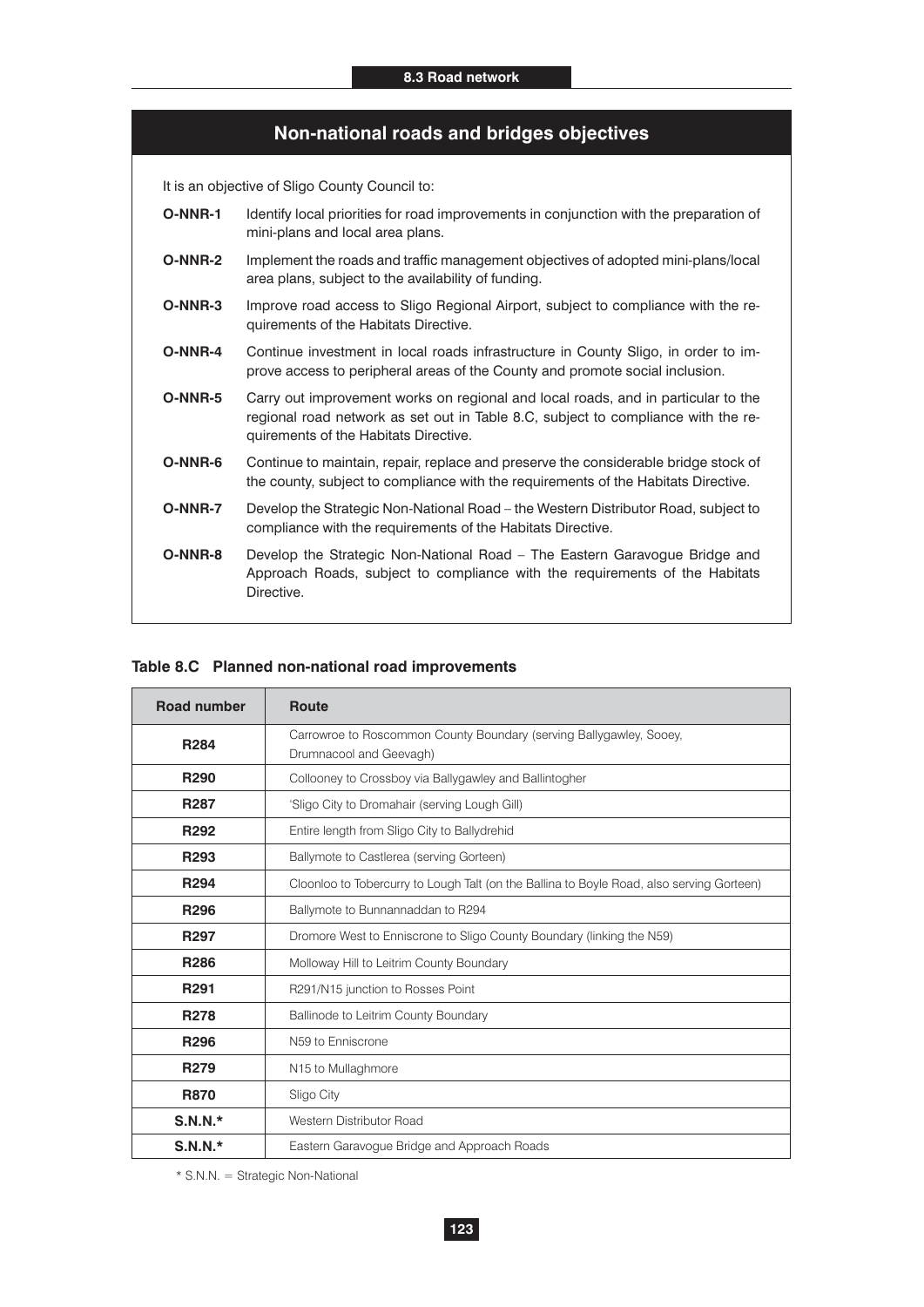# 8.4 Cycle and pedestrian movements

Cycling and walking play minor roles as modes of transport in County Sligo due to long trip distances. For short trips, they are cost-effective, non-polluting and highly flexible modes of transport that foster improved health and wellbeing. The provision of designated cycle routes, walking trails/pathways and improved road surfaces also supports tourism by facilitating cycling and walking holidays and enhancing the local tourism product.

The Council will use its powers under the Planning Acts to preserve and maintain existing rights of way, to create new ones where appropriate, and to promote their greater use in amenity areas. In addition the Council may seek to incorporate the provision of pedestrian ways as a condition of planning permission to link amenities, facilities and points of interest. Sligo County Council is aware that providing such routes can cause concern, as these may give rise to anti-social behaviour, particularly along unsupervised and secluded laneways. Every effort shall be made to avoid such situations, through public lighting, appropriate layout and landscaping.

Providing for the needs of cyclists and pedestrians is an important element of an integrated transport system for County Sligo. The provision of facilities for commuting cyclists will be a priority for Sligo County Council over the lifetime of this plan.

The Department of Transport's Policy Document *Smarter Travel: A sustainable Transport Future*, published in February 2009, is a new Transport Policy for Ireland for 2009–2020. This policy document sets out the necessary steps to ensure that people choose more sustainable transport modes such as walking, cycling and public transport. The overall vision is to have a sustainable transport system by 2020.

The vision of Department of Transport's *National Cycle Policy Framework*, published in April 2009, is that all cities, towns, villages and rural areas will be bicycle-friendly and the target is that by 2020, 10% of all journeys will be by bicycle.

The Department of Transport has also committed to publishing a *National Walking Policy*. Sligo County Council will implement the relevant policies and actions contained in these plans, where feasible, over the period of the plan.

# **Cycling and walking policies**

It is the policy of Sligo County Council to:

- **P-CW-1** Promote walking and cycling as sustainable transport modes and healthy recreational activities.
- **P-CW-2** Promote cycling as a viable commuting mode of transport.
- **P-CW-3** Require that all new developments are designed to integrate into a cycling network linking with adjoining development areas and schools, and provide cycle and pedestrian-friendly development layouts, infrastructure and facilities.
- **P-CW-4** Consider the use of off-road routes, such as disused railway lines and bridle paths, for both walking and cycling to improve access to rural tourist attractions.
- **P-CW-5** Protect and promote Greenways and consider designating them as public rights of way.
- **P-CW-6** A number of long-distance walking routes exist throughout the county. These longdistance walks, together with local walks, provide important access networks. This is an important recreational resource whose integrity should be protected. The impact of any proposed development on these routes should be taken into account when considering applications for permission for developments in their vicinity.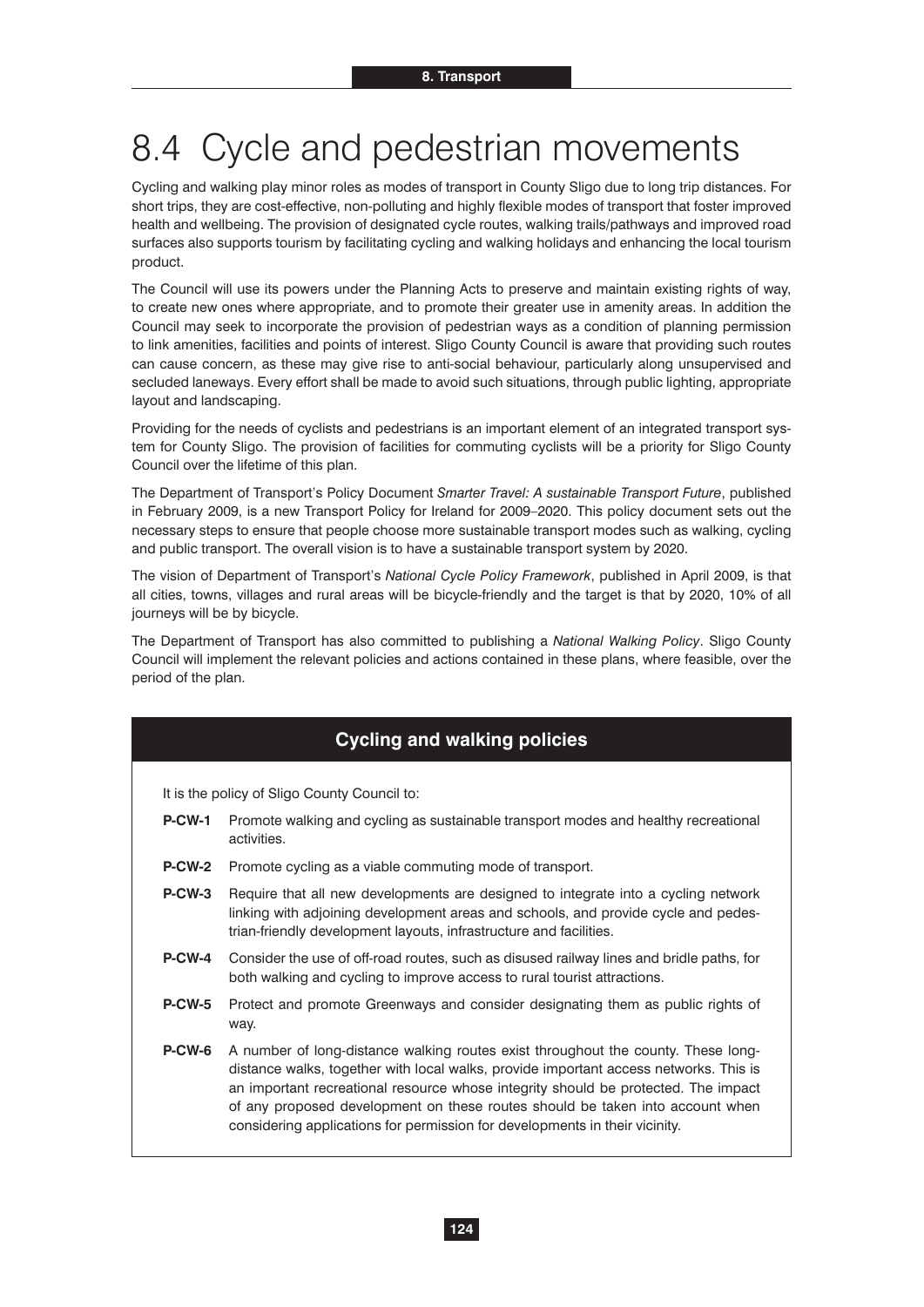# **Cycling and walking objectives**

- **O-CW-1** Provide, improve and extend cycle and pedestrian routes on existing roads, proposed roads, roads being upgraded and green corridors (including river corridors), where feasible and practical, subject to compliance with Habitats Directive.
- **O-CW-2** Develop cycle routes from Strandhill, Rosses Point, Ballysadare and Collooney to Sligo City subject to compliance with the Habitats Directive.
- **O-CW-3** Plan and make provision for the safe and efficient movement of cyclists and pedestrians in and around built-up areas.
- **O-CW-4** Make provision for the integration of pedestrian and cycle facilities (i.e. bicycle parking) at public transportation nodes and village/town centres.
- **O-CW-5** Implement the relevant policies of the Department of Transport's *National Cycle Policy Framework* and support the provision of a national cycle network.
- **O-CW-6** Commence the process of mapping rights of way in the County during the lifetime of this development plan.
- **O-CW-7** Implement the relevant provisions of the Department of Transport's *Walking Policy*, when published.
- **O-CW-8** Provide appropriate facilities for pedestrians and for people with special mobility needs.
- **O-CW-9** Prepare a Transport Plan for Sligo to include all modes of transport, in line with the Department of Transport's guidelines, when published.
- **O-CW-10** Support the development of a footway and cycleway (greenway) alongside the disused railway line from Claremorris to Collooney, subject to compliance with the requirements of the Habitats Directive, insofar as such route does not compromise the reopening of the Western Rail Corridor.

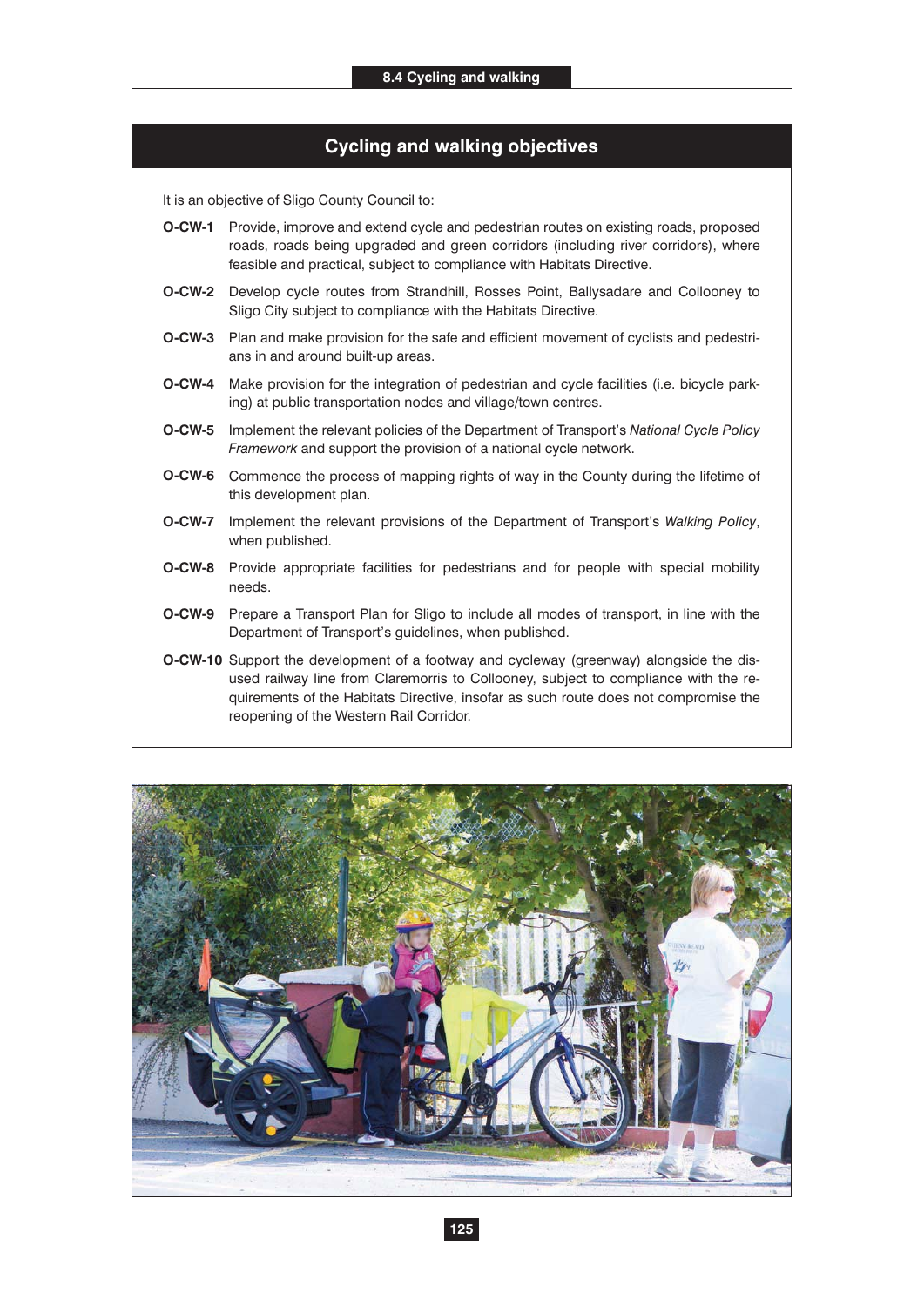#### **8. Transport**



# 8.5 Airports

Ounty Sligo is served by Sligo Regional Airport and Ireland West International Airport (Knock), which are of strategic importance as a means of access to the County and are critical to the success of the local and regional are of strategic importance as a means of access to the County and are critical to the success of the journey from Sligo City. The promotion of Tobercurry and Ballymote as Key Support Towns, and Bellaghy-Charlestown as a local centre of enterprise, is reinforced by their proximity to Knock Airport and the availability of direct access to an international business and tourism market.

Sligo Regional Airport is located at Strandhill, 8 km from Sligo City. Aer Arann provides two daily flights in each direction between Dublin and Sligo. The Airport has a 1200-metre long runway, capable of handling airliner and executive aircraft. The 30-minute flight time between Dublin and Sligo is of benefit to commuters, tourists and business interests. The Airport is owned and managed by Sligo North-West Airport Co. Ltd., which has developed a high-quality business park on adjacent lands and examined the feasibility of extending the runway.

# **Airports objective**

It is an objective of Sligo County Council to:

**O-A-1** Promote and support improved access to and expansion of Sligo Regional and Knock International Airports, so as to secure a better level and frequency of service and promote Sligo's accessibility to tourists and businesses, both nationally and internationally. Any development that occurs through the implementation of this policy shall be subject to compliance with the requirements of the Habitats Directive.